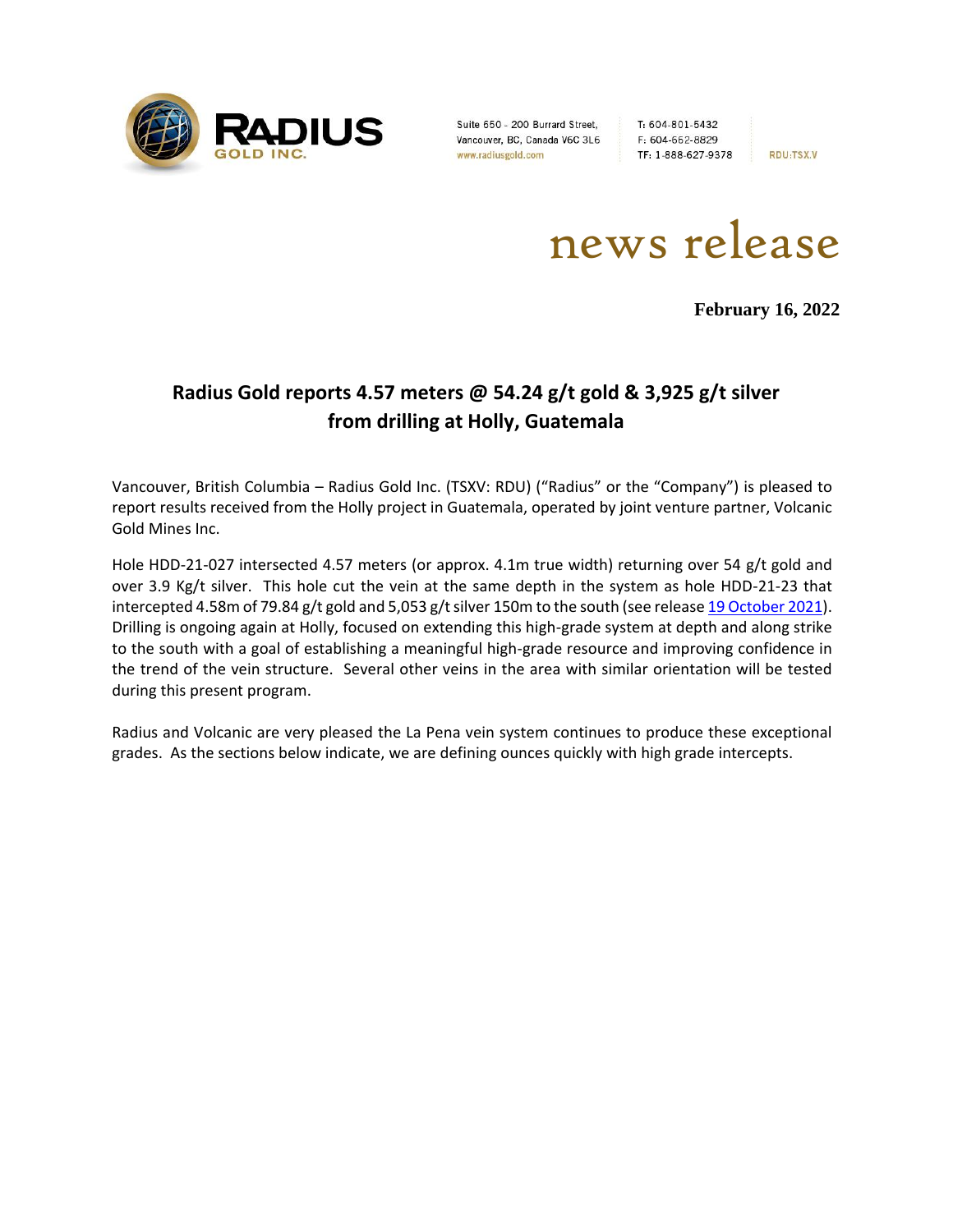

Hole HDD-21-028 failed to intersect the La Pena structure but management believes it was not drilled to sufficient depth. The hole will be re-entered within the present program to test this theory. Results are still pending for hole HDD-21-026 as the shipment of core and rock samples that contained this hole was caught up in delays discussed in previous news releases. Management is optimistic future turn around on drill core will be within 45 days. A preparation lab is being set up in the region for surface rock and soil samples.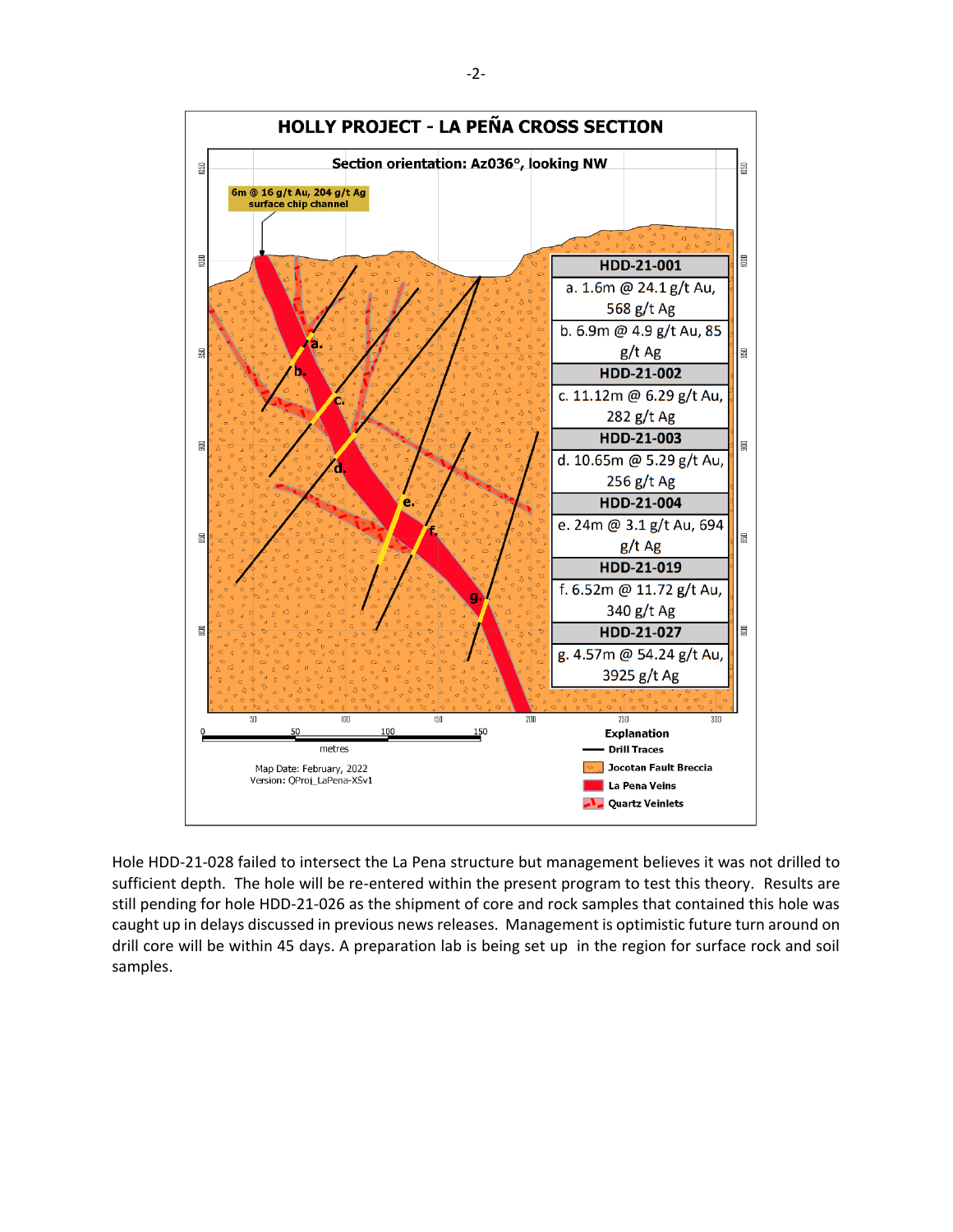

## **Technical Information**

Bruce Smith, M.Sc. (Geology), a member of the Australian Institute of Geoscientists, is Radius's Qualified Person as defined by National Instrument 43-101 - Standards of Disclosure for Mineral Projects. Mr. Smith has 27 years of mineral exploration experience and has prepared and approved the technical information contained in this news release.

## **Quality Assurance and Quality Control**

Diamond drilling at Holly project followed industry standard procedures for core drilling and analysis. Drilling is carried out using NQ and HQ size tooling. Drill core is cut in half using a rock saw with one-half of the core then taken as a sample for analysis. Sample intervals are generally 1m intervals, producing samples of between 2 to 9 kg. Half-core samples are delivered to the internationally certified Bureau Veritas Mineral laboratory facilities in Nicaragua where the samples are prepared. Assays are completed by Bureau Veritas certified laboratories. The samples are fire assayed for Au and are analyzed for Ag and multi-elements using method code ICP following a four-acid digestion. Overlimits are analyzed using an appropriate method. Multi-element geochemical standards and blanks are routinely entered into the drill core sample stream to monitor laboratory performance. Quality control samples submitted were returned within acceptable limits.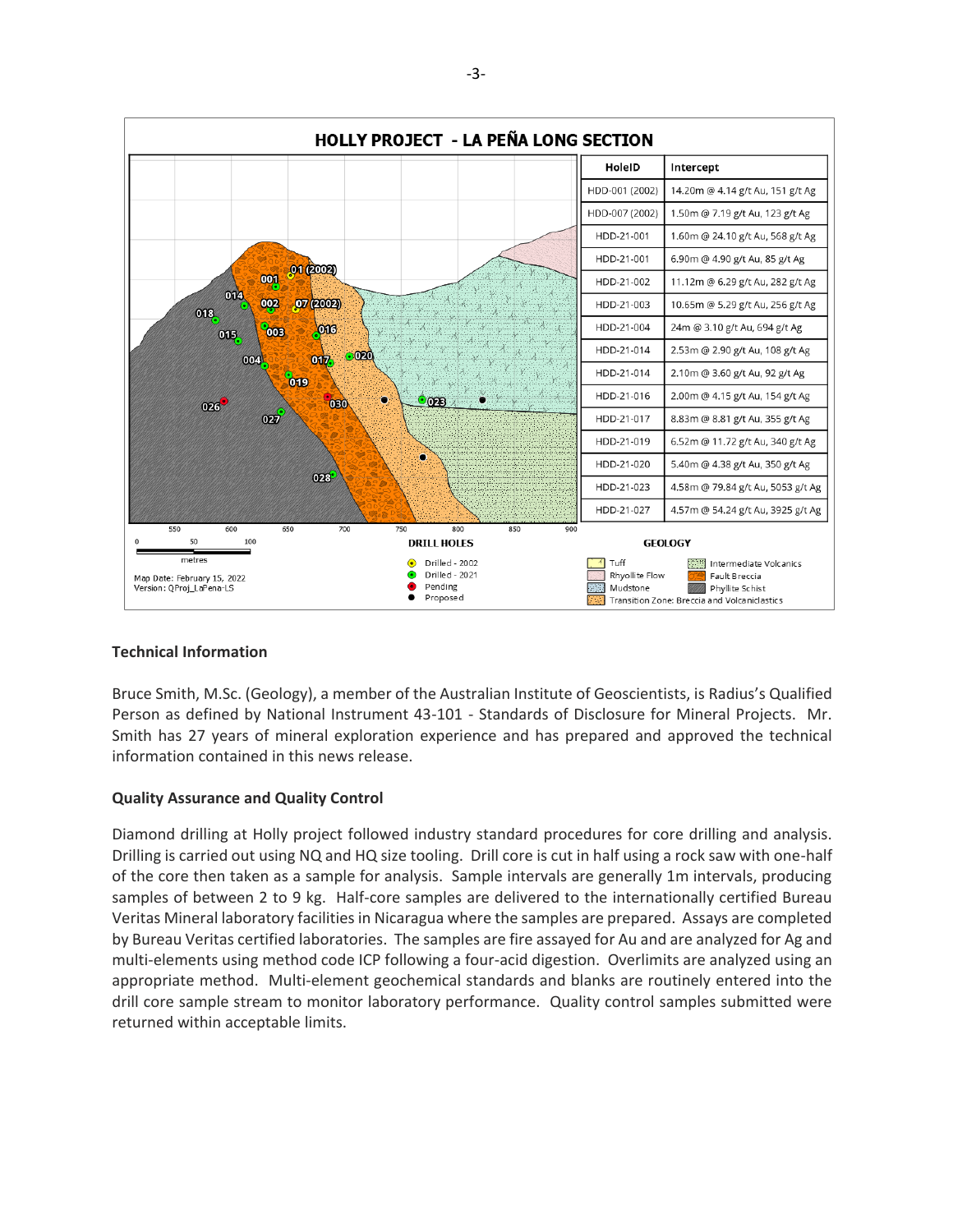#### **Radius Gold Inc.**

Radius has a portfolio of projects located in Mexico, United States and Guatemala which it continues to advance, utilizing partnerships where appropriate in order to retain the Company's strong treasury. At the same time, management is seeking out additional investment and project acquisition opportunities across the globe. Radius is a member of the Gold Group of companies, led by Simon Ridgway.

### ON BEHALF OF THE BOARD

Bruce Smith President and CEO

Symbol: TSXV-RDU

Contact: Bruce Smith 200 Burrard Street, Suite 650 Vancouver, BC V6C 3L6

Tel: 604-801-5432; Toll free 1-888-627-9378; Fax: 604-662-8829 Email: info@goldgroup.com Website: www.radiusgold.com

*Neither the TSX Venture Exchange nor the Investment Industry Regulatory Organization of Canada accepts responsibility for the adequacy or accuracy of this release.*

#### **Forward-looking statements**

*Certain statements contained in this news release constitute forward-looking statements within the meaning of Canadian securities legislation. All statements included herein, other than statements of historical fact, are forwardlooking statements and include, without limitation, the results of exploration work and future plans at the Company's properties. Often, but not always, these forward looking statements can be identified by the use of words such as "estimate", "estimates", "estimated", "potential", "open", "future", "assumed", "projected", "used", "detailed", "has been", "gain", "upgraded", "offset", "limited", "contained", "reflecting", "containing", "remaining", "to be", "periodically", or statements that events, "could" or "should" occur or be achieved and similar expressions, including negative variations.*

*Forward-looking statements involve known and unknown risks, uncertainties and other factors which may cause the actual results, performance or achievements of the Company to be materially different from any results, performance or achievements expressed or implied by forward-looking statements. Such uncertainties and factors include, among others, whether the planned exploration work at the Company's properties will proceed as intended; changes in general economic conditions and financial markets; the Company or any joint venture partner not having the financial ability to meet its exploration and development goals; risks associated with the results of exploration and development activities, estimation of mineral resources and the geology, grade and continuity of mineral deposits; unanticipated costs and expenses; and such other risks detailed from time to time in the Company's quarterly and annual filings with securities regulators and available under the Company's profile on SEDAR at [www.sedar.com.](http://www.sedar.com/) Although the Company has attempted to identify important factors that could cause actual actions, events or results to differ materially from those described in forward-looking statements, there may be other factors that cause actions, events or results to differ from those anticipated, estimated or intended.*

*Forward-looking statements contained herein are based on the assumptions, beliefs, expectations and opinions of management, including but not limited to: that the exploration work at the Company's properties will advance as*